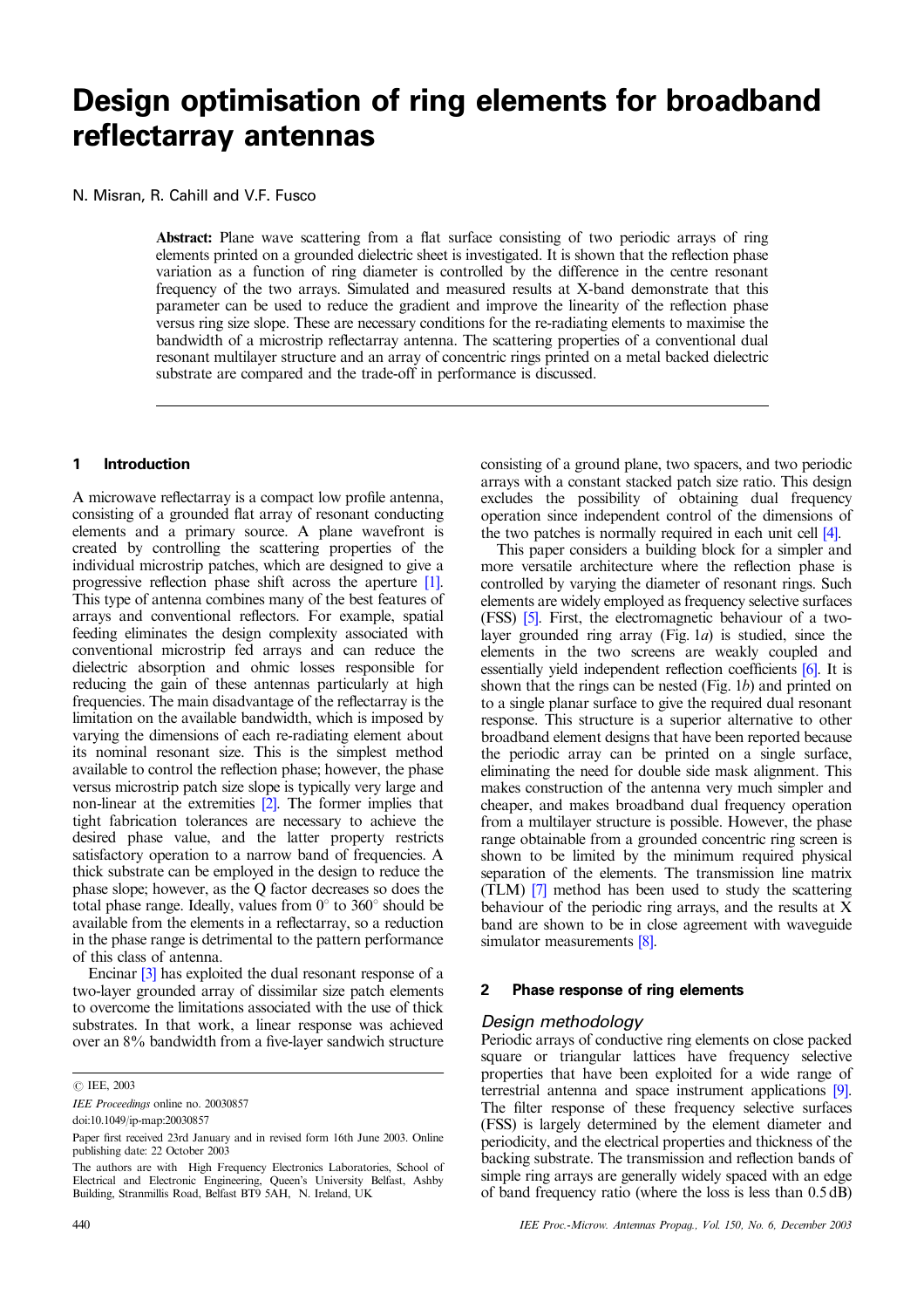

**Figure 1** Periodic cell of reflectarray ring element a Grounded two-layer stacked ring array structure b Grounded concentric ring array structure  $t = 1.524$  mm,  $a = 10$  mm,  $d_1$  and  $d_2$  are variables,  $\varepsilon_r = 3.54$ ,  $tan\delta = 0.0018$ 

of 2.5:1 or more [\[5\]](#page-4-0). Planar arrays of printed concentric rings [\[10\]](#page-4-0) have a usable passband between the resonances, which are generated by the individual rings, and for these elements the band spacing can be as small as 1.2:1. Higher Q filtering where the passband and rejection band spacing is less than 1.07:1 has been achieved by making using of the interference effects between two or more screens of simple ring elements [\[11\]](#page-4-0). Generally a trade-off must be established between the polarisation purity, Q factor, bandwidth, sensitivity to angle of incidence, and the onset of grating lobes. However, for a given application, well established design rules can be invoked to optimise the physical layout of the periodic array.

A reflectarray is simply a printed FSS with a ground plane on the opposite surface of the substrate; therefore, this can be designed to give broadband performance by controlling the frequency response of the array in the same way as a FSS. Broadbanding of the reflectarray elements has been investigated by analysing the complex scattering parameters of a unit cell consisting of one or more colocated resonant rings separated from the ground plane by a dielectric wafer. In this way, the infinite array model [\[1\]](#page-4-0) can be used to establish the relationship between the diameter of the rings and the phase of the reflected energy. For this study, the transmission line matrix(TLM) package MICROSTRIPES V5.5 [\[7\]](#page-4-0) (MICROSTRIPES is a trade mark software product by FLOMERICS) was used to model the response of the structures at X band. The threedimensional mesh was graded manually with a minimum size of  $0.005\lambda$  in the region close to the array where the fields are highest. To reduce the run-time, symmetry was exploited and only one quarter of the unit cell was meshed, and an infinite array created using suitable boundary conditions. The excitation port was located  $\lambda/4$  above the elements and the detection port was located on the surface of the ground plane, which served as the phase reference for the  $S_{11}$  predictions. Frequencies swept simulations of the infinite array were performed by setting a zero cut-off frequency in the waveguide structure, and therefore modelling was performed at normal incidence where the largest unattainable phase range has been shown to occur [\[12\].](#page-4-0)

#### *Double layer ring reflectarray elements*

Figure 1*a* shows the configuration of the double layer grounded ring sandwich structure, which consists of two periodic arrays, two dielectric spacers and a ground plane. The 0.4 mm wide conducting loops are centred on a 10 mm square lattice, and the screens are separated from each other and the ground plane by 1.524 mm thick dielectric substrate layers of permittivity  $\varepsilon_r = 3.54$  and tan  $\delta = 0.0018$ . TACO-NIC [\[13\]](#page-4-0) material with these values was used to provide experimental verification of the computed results. The ratio of the upper and lower ring diameters  $(U/L)$ ,  $d_2$  and  $d_1$  in Fig. 1a, was selected to be 0 (upper ring removed), 0.8, 0.93 and 1 (upper and lower ring sizes the same). Computed plane wave reflection phase coefficients for TE normal incidence are shown in Fig. 2, where the lower ring diameter is varied between 4.0 mm and 6.6 mm. To provide a useful comparison, the curves in Fig. 2 have been plotted at the frequency of resonance  $(f_0)$  for a lower ring diameter of 5.4 mm, and relative to the  $180^\circ$  reflection phase obtained from a perfect conductor. The results suggest that the interlayer coupling factor is small since scattering from the upper ring changes the resonant frequency by less than



**Figure 2** Computed and measured reflected phase of grounded two-layer stacked ring array structure Upper ring diameter/lower ring diameter  $(U/L)$ Resonance frequency  $(f_0)$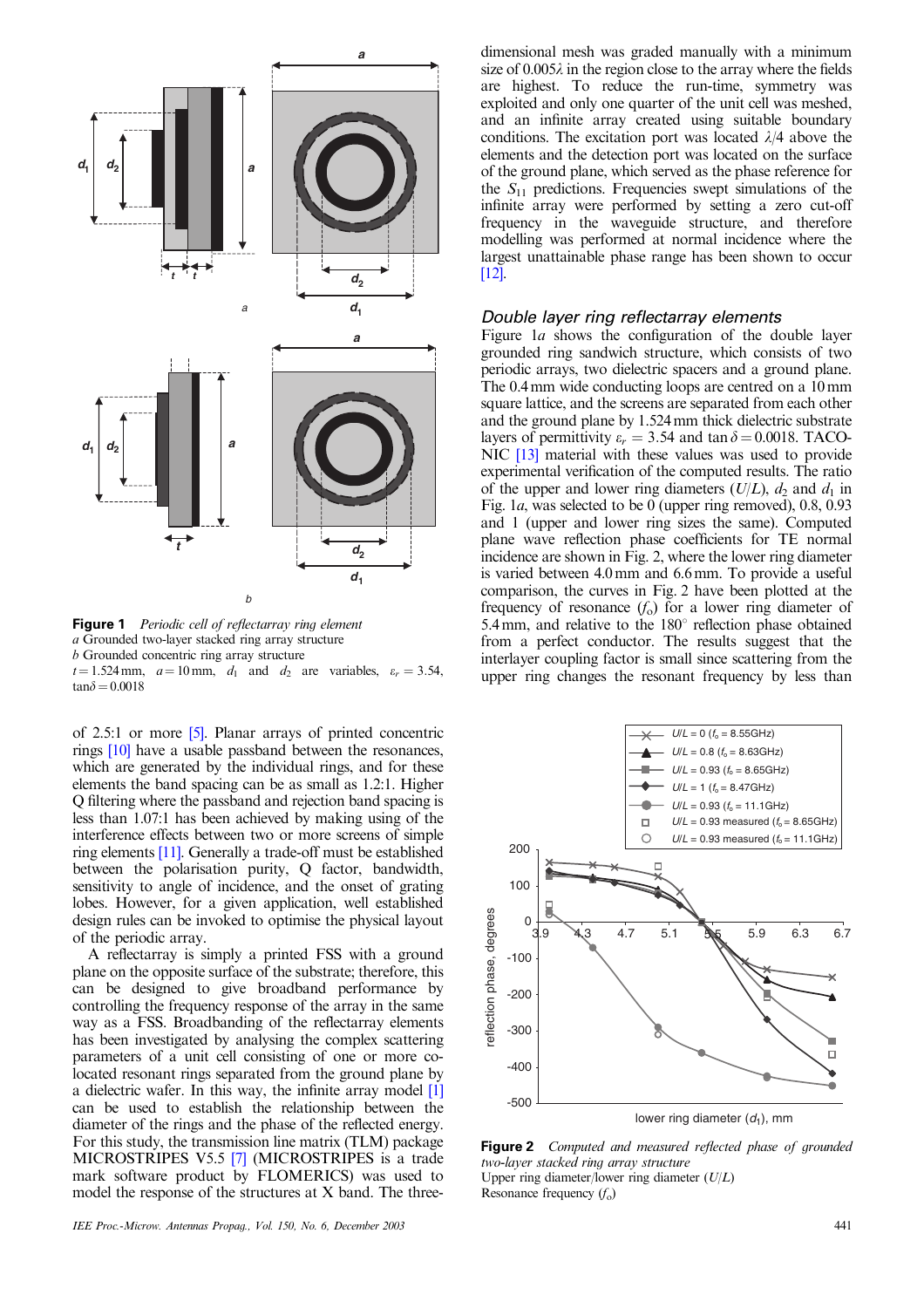100MHz about the nominal value of 8.55 GHz for the single embedded ring  $(U/L=0)$ . For the upper ring, the effective permittivity of the substrate is lower, and therefore at this frequency a second resonance occurs when the loop diameter is 6.4 mm. Figure 2 shows that, in the range where both rings are capacitive (3.9–5.4 mm), the size of the upper ring has little effect and the reflection response is non-linear with a phase range less than  $150^\circ$ . When the diameter of the lower ring is larger than 5.4 mm the element is inductive, but the upper ring is capacitive below its resonant diameter of 6.4 mm. Therefore, between these values the equivalent circuit of the two-layer periodic screen is simply a shunt LC circuit. At 8.5 GHz, a second resonance  $(360^{\circ}$  in Fig. 2) is generated when the size of the lower ring is 8 mm and 6.4 mm for  $U/L$  values of 0.8 and 1 respectively. The significance of this is clear from Fig. 2, which shows that the linear phase range of the slope between the two resonances is critically dependent on the difference in the physical size of the lower ring at these two positions. For example, Fig. 2 shows that when  $U/L = 0.8$  the phase range is less than  $200^{\circ}$ , and the non-linear response is similar to a single embedded element  $(U/L = 0)$ . However, when the diameter of the two rings are identical  $(U/L = 1)$ , the curve is linear over a phase range which exceeds the  $360^{\circ}$  needed to provide a practical reflectarray design  $[1]$ . When the  $U/L$ parameter is reduced slightly to 0.93, the phase slope is less steep, and therefore this array design is less sensitive to manufacturing tolerances.



**Figure 3** Computed frequency dependent reflection phase response of grounded two-layer stacked ring array at normal incidence  $(d_1 = 5.4 \, \text{mm})$ 

The scattering behaviour of the stacked rings can be explained by observing the predicted swept frequency reflection phase coefficients of the three arrays. This is shown in Fig. 3 relative to a perfect conductor where, for each  $U/L$  parameter value, the lower ring diameter is 5.4 mm. These results can be mapped to those plotted in Fig. 2 if it is assumed that the permittivity of the dielectric is independent of frequency and also within the computed band the variation in electrical thickness does not modify the reflection phase values. In Fig. 3 the phase variation is similar in the range up to  $9$  GHz and  $10$  GHz for  $U/L$  values of 1 and 0.8 respectively, since, as shown in the TLM model, the surface current is confined mostly to the lower ring. However, at higher frequencies the phase variation results mainly from current excitation in the upper ring and as a consequence can be tailored by choosing the relative size of the upper element. For a  $U/L$  value of 0.93, the gradient is less steep than a stacked ring arrangement where the diameters are identical  $(U/L = 1)$ . A further decrease in the phase gradient can be achieved when the separation of



**Figure 4** Computed frequency dependent transmission response of two-layer stacked ring array without ground plane at normal incidence  $(d_1 = 5.4$  mm)

the two resonances increases further, as shown in Fig. 3 for the element configuration  $U/L = 0.8$ . However, between the resonant points (8.6 GHz and 12.7 GHz) in the range 9.5–10 GHz, the phase slope reduces since the current amplitude in both rings is very low. This is shown in Fig. 4, where the periodic structure is around 80% transmissive (at 11 GHz) between the resonant frequencies, which are shifted upwards when the ground plane is removed. This explanation is consistent with the formation of a plateau in the phase plot in Fig. 2 for diameters 6 mm to 6.6 mm; however, beyond this range, the reflection phase converges rapidly to  $360^{\circ}$  when the lower ring diameter is 8 mm. Clearly the ratio of the stacked ring diameters is an important design parameter which can be used to minimise the phase gradient without compromising the linearity of the response curve.

#### *Concentric ring planar structure*

A double resonant response can also be obtained from a concentric ring FSS where the conductive loops are nested and printed on to a single surface [\[10\]](#page-4-0). The advantage of this approach is that the reflectarray structure can be constructed simply by photo-etching the array pattern on one side of a conductivity coated dielectric substrate. Moreover, broadband dual frequency operation may be achieved by replacing the single ring elements in the fivelayer sandwich structure described in the previous section with concentric rings.

The critical design driver for multilayer reflectarrays is the relative size of the stacked elements, since this determines the separation of the two resonant frequencies. A  $U/L$  ring diameter ratio of 0.93 was shown to provide a suitable response for broadband applications by resonating at frequencies around 8.5 GHz and 11.0 GHz. The grounded concentric ring array design shown in Fig. 1b behaves like a perfectly conducting screen at the same two frequencies when the inner to outer ring diameter ratio is  $I/O = 0.8$ , therefore this reflectarray element might be expected to give a linear phase variation similar to the one shown for  $U/L = 0.93$  in Fig. 2. However, the computed results in Fig. 5 show that the reflection phase change is small when the element size is increased from 7.0 mm to 8.0 mm. Two other geometries were analysed with inner to outer ring diameters  $I/O = 0.71$  and 0.86, which are excited at similar resonant frequencies to the double layer structure with parameter values  $U/L = 0.8$  and 1 respectively.

A comparison between the results in Figs. 2 and 5 shows that it is not possible to achieve a linear response over a phase range  $>330^{\circ}$  from a concentric ring array by simply mapping the resonant frequencies of the two reflectarray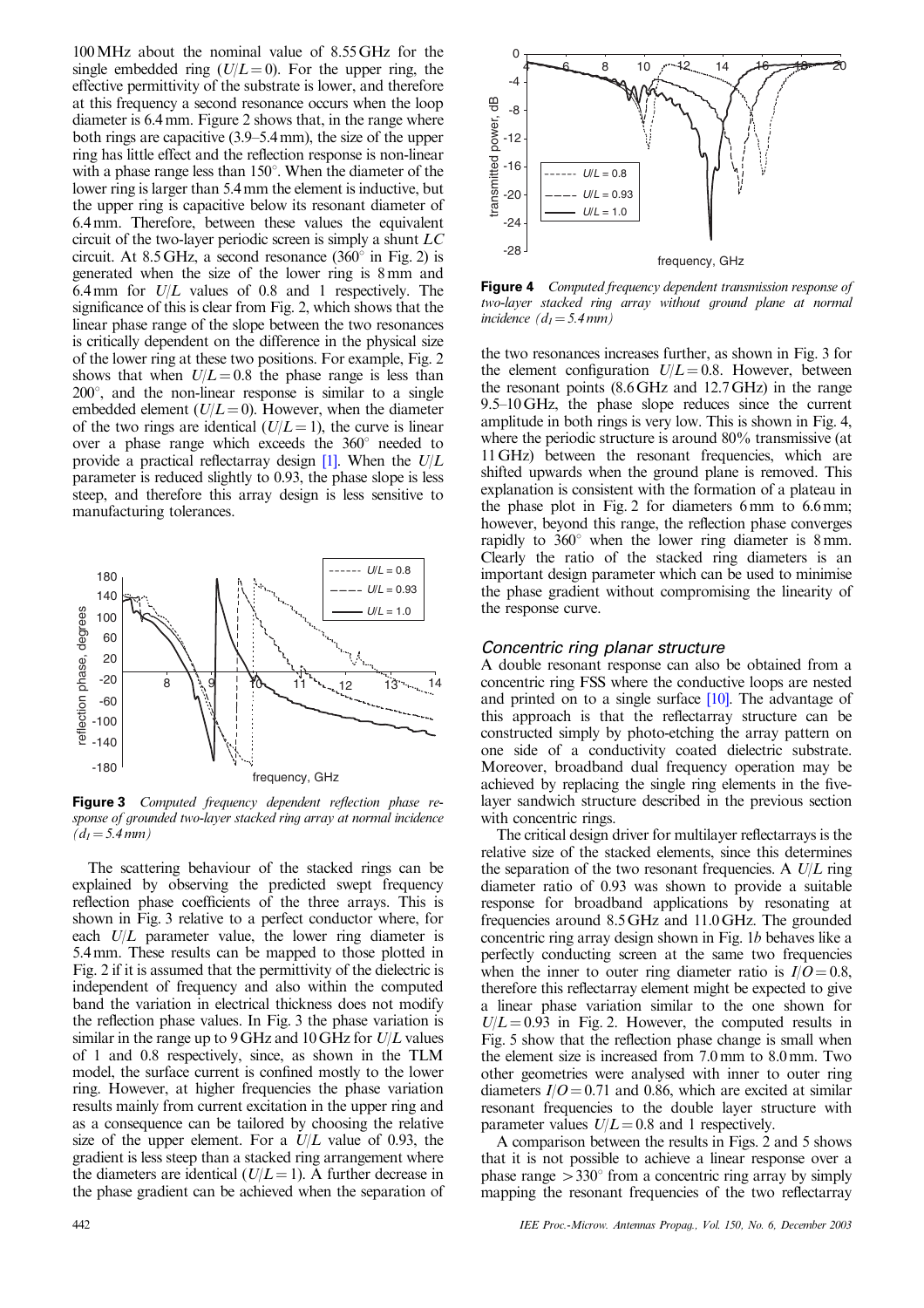

**Figure 5** Computed and measured reflected phase of grounded concentric ring array structure

Inner ring diameter/Outer ring diameter  $(I/O)$ Resonance frequency  $(f_0)$ 



**Figure 6** Computed frequency dependent reflection phase response of grounded concentric ring array at normal incidence  $(d_1 = 6.5 \, \text{mm})$ 

structures. Although the swept frequency plots in Figs. 3 and 6 show that the phase variation is similar around the first resonance (8.5 GHz), the response of the inner and top rings is very different. For example, the computed results in Fig. 6 show that the Q factor of the concentric rings is larger because of the formation of a wide region between the two resonant frequencies where the phase slope is significantly reduced  $(-120^{\circ}$  to  $-180^{\circ})$ . Removing the ground plane and observing the transmission coefficients (Fig. 7) of the FSS confirms that each array is almost completely transmissive over a range of frequencies which increases when the parameter value  $I/O$  decreases. Again, this behaviour is consistent with the results plotted in Fig. 5, where the



**Figure 7** Computed frequency dependent transmission response of concentric ring array without ground plane at normal incidence  $(d_1 = 6.5 \, mm)$ 

plateau is formed in the region where the periodic array is weakly excited. Improving the linearity of the phase versus element size plots requires modification of the classical transmission coefficients of the concentric ring array to remove or narrow the passband peak between the two rejection bands plotted in Fig. 7. Clearly this can be achieved by reducing the separation between these two bands; however, in a practical design this is difficult to implement because of the need to avoid contact between the conductive tracks of the nested rings. For example, in our computer model, the gap is only 0.34 mm for the  $I/O = 0.86$ design, where the ring conductor width is reduced from 0.4 mm to 0.2 mm. A limitation on the broadband performance obtainable from elements printed on thick substrate material is therefore imposed by the physical inability to accommodate the nested rings.

#### **3 Measured results**

A series of waveguide simulator measurements was used to validate the simulated scattering parameters of the reflectarray elements. By inserting just a few unit cells across the rectangular aperture of a waveguide it is possible to measure the reflection phase of an infinite grounded rectangular array of rings of a given size  $[8]$ . The resonant frequency of the testpieces, and phase variation with element size, were measured using a VNA, which provided the reflection phase relative to a metal sheet which served as a reference plane in the  $S_{11}$  test set-up. The electromagnetic behaviour of the reflectarray element in the TE plane is identical to the scattering that occurs in the waveguide when a  $TE_{10}$  wave impinges on the testpiece; however, in the waveguide the angle of incidence is dependent on frequency. A standard WR-90 waveguide adapter was connected to a 200 mm long tapered waveguide with a rectangular output section of dimensions  $100 \text{ mm} \times 30 \text{ mm} \times 10 \text{ mm}$ . For this waveguide size the angle of incidence varies  $[8]$  between 35 $^{\circ}$  and 27 $^{\circ}$ over the measurement frequency range 8.5 GHz to 11.1 GHz. The ring patterns of the double layer array were printed on opposite sides of a 1.524 mm thick  $\varepsilon_r = 3.54$ ,  $tan\delta = 0.0018$  TACONIC RF-35-600 substrate, and a second laminate with copper deposited on one side only provided the ground plane and spacer as shown in Fig. 1a. The two substrates were clamped together around the edges by nylon screws to remove air gaps and mounted in the  $30 \text{ mm} \times 10 \text{ mm}$  rectangular waveguide aperture, which could accommodate three closely packed rings, thus ensuring insensitivity to angle of incidence effects [\[5\]](#page-4-0) which was confirmed using a Floquet modal technique [\[9\]](#page-4-0). The